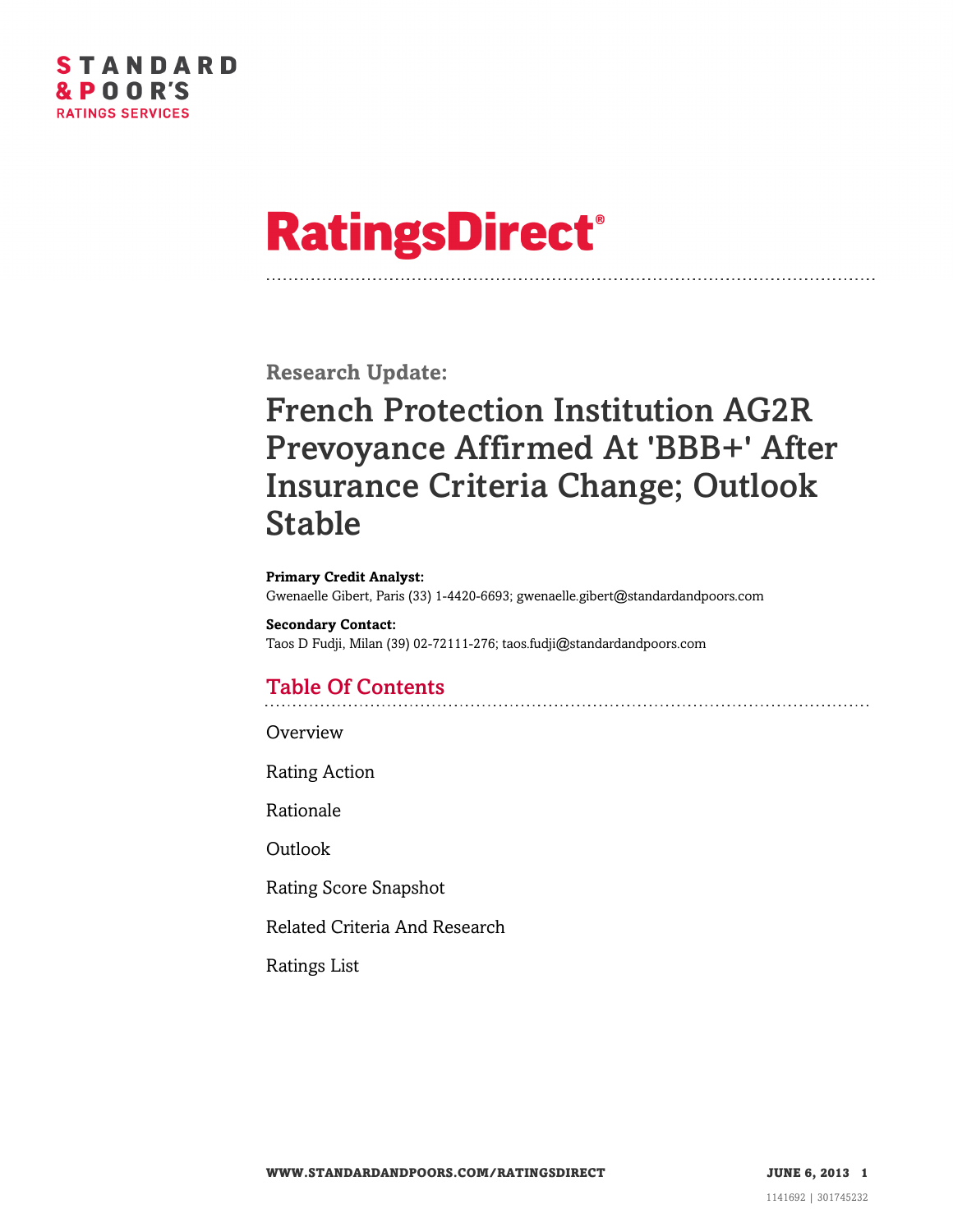**Research Update:**

# French Protection Institution AG2R Prevoyance Affirmed At 'BBB+' After Insurance Criteria Change; Outlook Stable

### <span id="page-1-0"></span>**Overview**

- Following a review of the French protection institution AG2R Prevoyance (AG2R) under our revised insurance criteria, we are affirming our 'BBB+' ratings on AG2R and its core subsidiary, PRIMA.
- The ratings reflect our view of AG2R's satisfactory business risk profile and moderately strong financial risk profile. In our view, the business risk profile balances a strong competitive position with potential volatility inherent to AG2R's business lines, while its financial risk profile is based on its moderately strong capital and earnings.
- The stable outlook reflects our anticipation that AG2R will continue to strengthen its underwriting and capital adequacy, which we believe will enable it to face potential uncertainties and evolving competing dynamics in its main markets, group protection and health.

## <span id="page-1-1"></span>Rating Action

On June 6, 2013, Standard & Poor's Ratings Services affirmed its 'BBB+' insurer financial strength and counterparty credit ratings on French protection institution AG2R Prevoyance and its core subsidiary, PRIMA. The outlook on the long-term ratings on both entities is stable.

### <span id="page-1-2"></span>Rationale

The ratings on AG2R and PRIMA reflect our view of the AG2R group's satisfactory business risk profile and moderately strong financial risk profile. AG2R's business risk profile is built on our view of its strong competitive position and the low industry and country risk in France in general. We assess AG2R's business risk profile as satisfactory, rather than strong, to reflect our view that AG2R's business lines, namely group protection and health, are subject to potential regulatory changes, as well as changes in competitive dynamics, which could create underwriting volatility. In our opinion, this translates into a higher business risk profile than other life players in the market.

AG2R's financial risk profile reflects our assessment of moderately strong capital and earnings, intermediate risk position, and adequate financial flexibility. We combine these factors to derive a 'bbb+' anchor for AG2R. We view the factors that could potentially lead us to modify the anchor--notably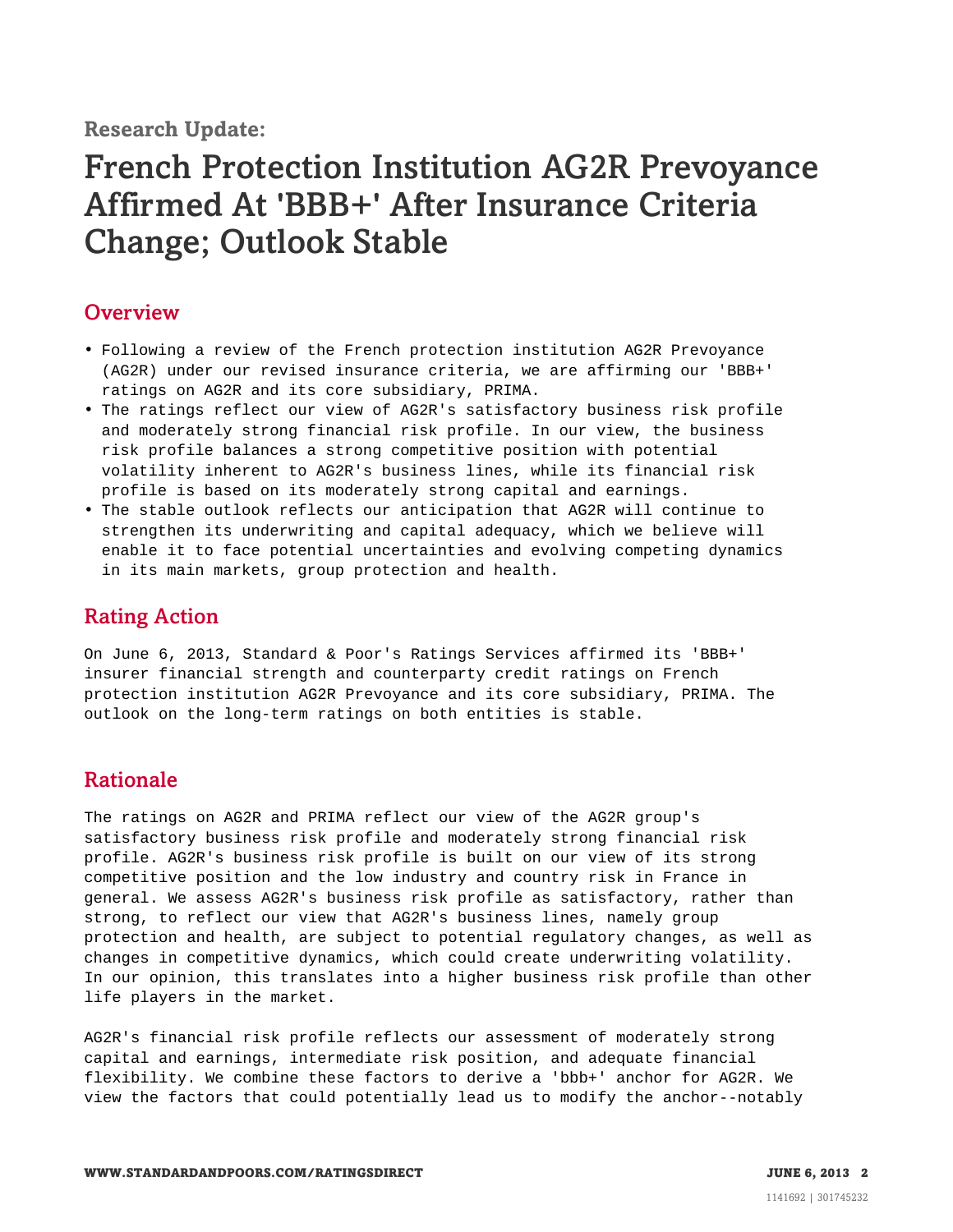*Research Update: French Protection Institution AG2R Prevoyance Affirmed At 'BBB+' After Insurance Criteria Change; Outlook Stable*

ERM, management and governance, peer comparison, and liquidity--as neutral in our group analysis of AG2R at this rating level. The rating on AG2R is at the same level as the anchor, at 'BBB+'.

The ratings on AG2R's subsidiary, PRIMA, reflect our view of its core status within the AG2R group. PRIMA provides individual insurance and is mainly recognized for its long-term-care (LTC) products. PRIMA operates under AG2R's trademark and is highly integrated into AG2R, sharing its distribution network, staff, and investment management.

AG2R is exposed to the French life insurance market, which we assess as having low industry and country risk overall, based on our view of its very low country risk and intermediate industry risk. This is mitigated, however, by AG2R's concentration in the health and protection sectors, owing to evolving competitive dynamics and regulatory uncertainty in those sectors, particularly regarding retirement age and claims cost inflation.

AG2R benefits from a strong competitive position, in our view, which has enabled it to reach a No. 2 position in the French group protection market. AG2R operates in group life and health protection, individual life protection, and individual long-term health protection. The insurer writes group-term and workers' compensation disability (WCD) insurance for 68 professional sectors and has access to 6.5 million potential insureds. The company's strong expertise, developed through sectorwide agreements, also allows it to develop a comprehensive offering for large companies and small and midsize enterprises, which account for 60% of its premiums.

AG2R's leading position in LTC, stemming from more than 20 years of experience through PRIMA, also boosts its competitive position in its core market. AG2R's competitive position further benefits from its links with La Mondiale (LM) through the ongoing integration of their operational capabilities, enabling both LM and AG2R to show strong positioning in France as they target complementary client bases and carry out complementary activities, such as comprehensive offers in life, savings, accident, and health. As a result, we expect AG2R's gross premium written to increase to around 5% in 2013, mainly driven by the growth in its health business.

We view AG2R's capital and earnings as moderately strong. This is because we view its capital adequacy as a relative strength to its financial risk profile, particularly when we allow the company's significant equalization reserves to be used as equity credit to cover any potential shocks. In addition, we expect retained earnings to boost its capital base and match the solvency requirements of prospective business growth. In our base case, we expect capital adequacy to remain moderately strong over the next two years. We consider that AG2R's capital is supportive of its current ratings level, as demonstrated by the size of its total adjusted capital (TAC) and its diversified risk exposures. In addition, we view quality of capital as good, for example, 47% of its TAC is made up of core surpluses.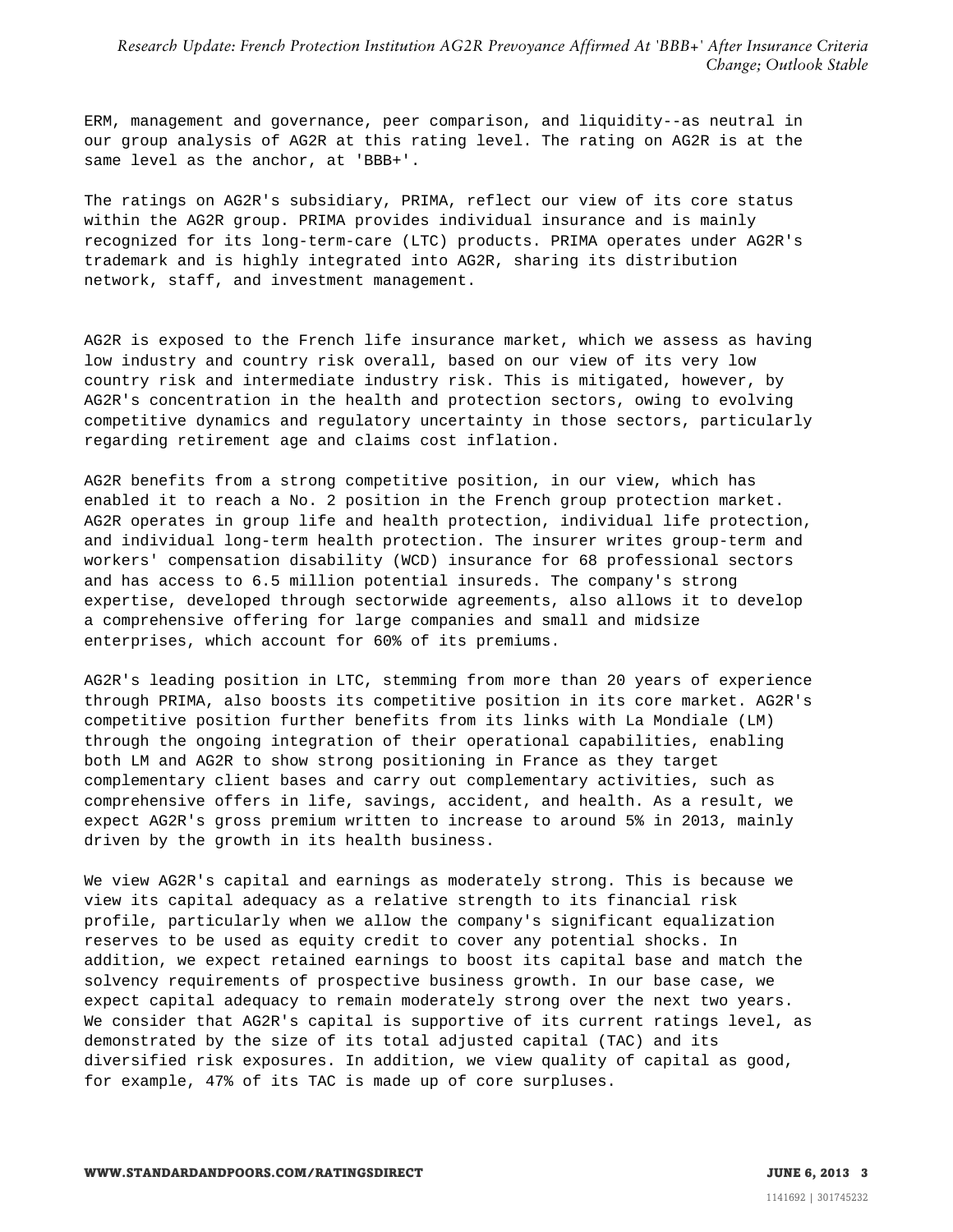*Research Update: French Protection Institution AG2R Prevoyance Affirmed At 'BBB+' After Insurance Criteria Change; Outlook Stable*

AG2R's risk position is intermediate, in our opinion, mainly reflecting our view that the company's credit risk is manageable and that it faces limited market risk compared with other French insurers. The average rating of the bond portfolio is 'A-', which in our view is well diversified by sector and geography. Real estate makes up about 6% of investments, which is in line with the market average. However, we consider that a legacy of higher-than-peer exposure to bank Tier 1 debt adds potential downside risk to the quality of the company's investments.

AG2R's financial flexibility is adequate, in our view. Its capital needs stem principally from its organic growth, which it covers with retained earnings, its main source of capital. Financial flexibility is underpinned by a relatively low level of subordinated debt on the balance sheet, with a 3% financial leverage ratio.

We view AG2R's ERM and management and governance practices as neutral rating factors. Our assessment of ERM as adequate is sustained by the company's risk management culture and controls for the most significant risks. ERM is of low importance to the ratings because AG2R is only exposed to group protection and health in the French market. The company's ERM culture is neutral for the ratings, in our view.

We view AG2R's management and governance as satisfactory. We view management's expertise positively, as well as its focused strategy toward business lines in which the group has substantial expertise. We consider that the combined strategy of AG2R and LM is appropriately focused because it builds on the two groups' complementary areas of expertise. AG2R's strategy focuses on maintaining its position in the mature group protection segment, while continuing to grow in accident and health. AG2R's strategy is closely linked with that of La Mondiale, which aims to expand in its historical niches of pensions and savings. We have a common view on the management and governance of AG2R and LM as the companies are strategically and managerially integrated.

We view AG2R's liquidity as exceptional, with aggregate outgoings largely covered by premium income on a net and gross of reinsurance basis. Should any cash needs arise, we believe that AG2R's investment assets are highly marketable and could provide liquidity.

#### <span id="page-3-0"></span>**Outlook**

The stable outlook reflects our anticipation that AG2R will continue to strengthen its underwriting and capital adequacy, which we believe will enable it to face potential uncertainties and evolving competing dynamics in its main markets, group protection and health.

An improvement in our view of the company's capital adequacy or earnings, to the extent that it would lead us to revise upward our assessment of capital and earnings, could result in a positive rating action.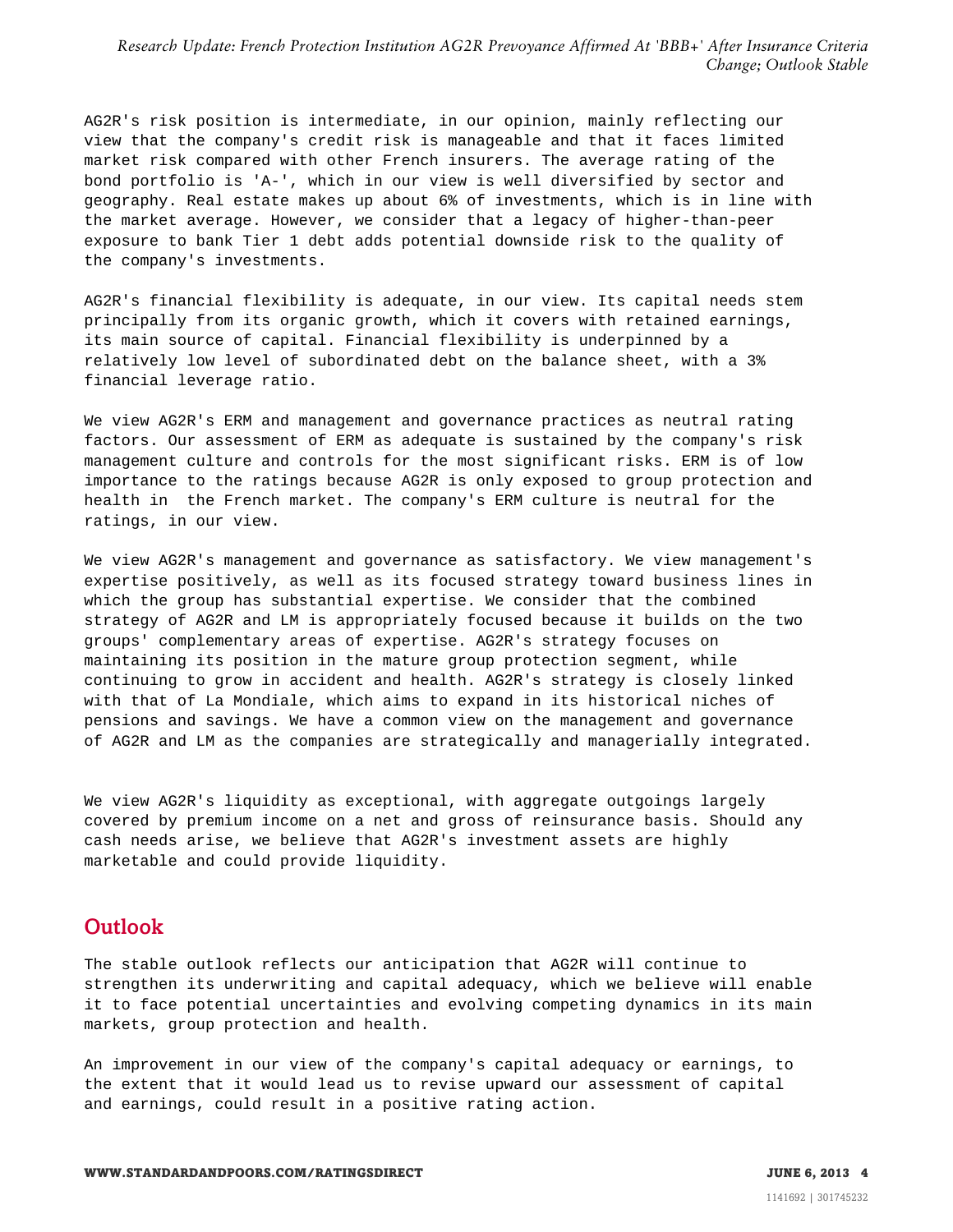*Research Update: French Protection Institution AG2R Prevoyance Affirmed At 'BBB+' After Insurance Criteria Change; Outlook Stable*

We could lower the rating if negative developments in claims ratios caused the company's operating performance to deteriorate significantly, or if its capital adequacy were to weaken following significant underwriting or investment losses.

# <span id="page-4-0"></span>Rating Score Snapshot

| Financial Strength Rating                             | BBB+/Stable       |
|-------------------------------------------------------|-------------------|
| Anchor                                                | $bbb +$           |
| Business Risk Profile                                 | Satisfactory      |
| IICRA                                                 | Low Risk          |
| Competitive Position                                  | Strong            |
| Financial Risk Profile                                | Moderately Strong |
| Capital and Earnings                                  | Moderately Strong |
| Risk Position                                         | Intermediate Risk |
| Financial Flexibility                                 | Adequate          |
| Modifiers                                             | $\Omega$          |
| ERM and Management                                    | $\Omega$          |
| Enterprise Risk Management                            | Adequate          |
| Management and Governance                             | Satisfactory      |
| Holistic Analysis                                     | $-1$              |
| Liquidity                                             | Exceptional       |
| Support                                               | $\Omega$          |
| Group Support                                         | 0                 |
| Government Support                                    | $\Omega$          |
| IICRA-Insurance Industry And Country Risk Assessment. |                   |

## <span id="page-4-1"></span>Related Criteria And Research

#### Related criteria

- Insurers: Rating Methodology, May 7, 2013
- Group Rating Methodology, May 7, 2013
- Enterprise Risk Management, May 7, 2013
- Management And Governance Credit Factors For Corporate Entities And Insurers, Nov. 13, 2012
- Principles Of Credit Ratings, Feb. 16, 2011
- Refined Methodology And Assumptions For Analyzing Insurer Capital Adequacy Using The Risk-Based Insurance Capital Model, June 7, 2010

#### Related research

- List Of Issuers With Ratings Under Criteria Observation Due To S&P's New Insurers Rating Methodology, May 7, 2013
- Standard & Poor's Assigns Insurance Industry And Country Risk Assessments,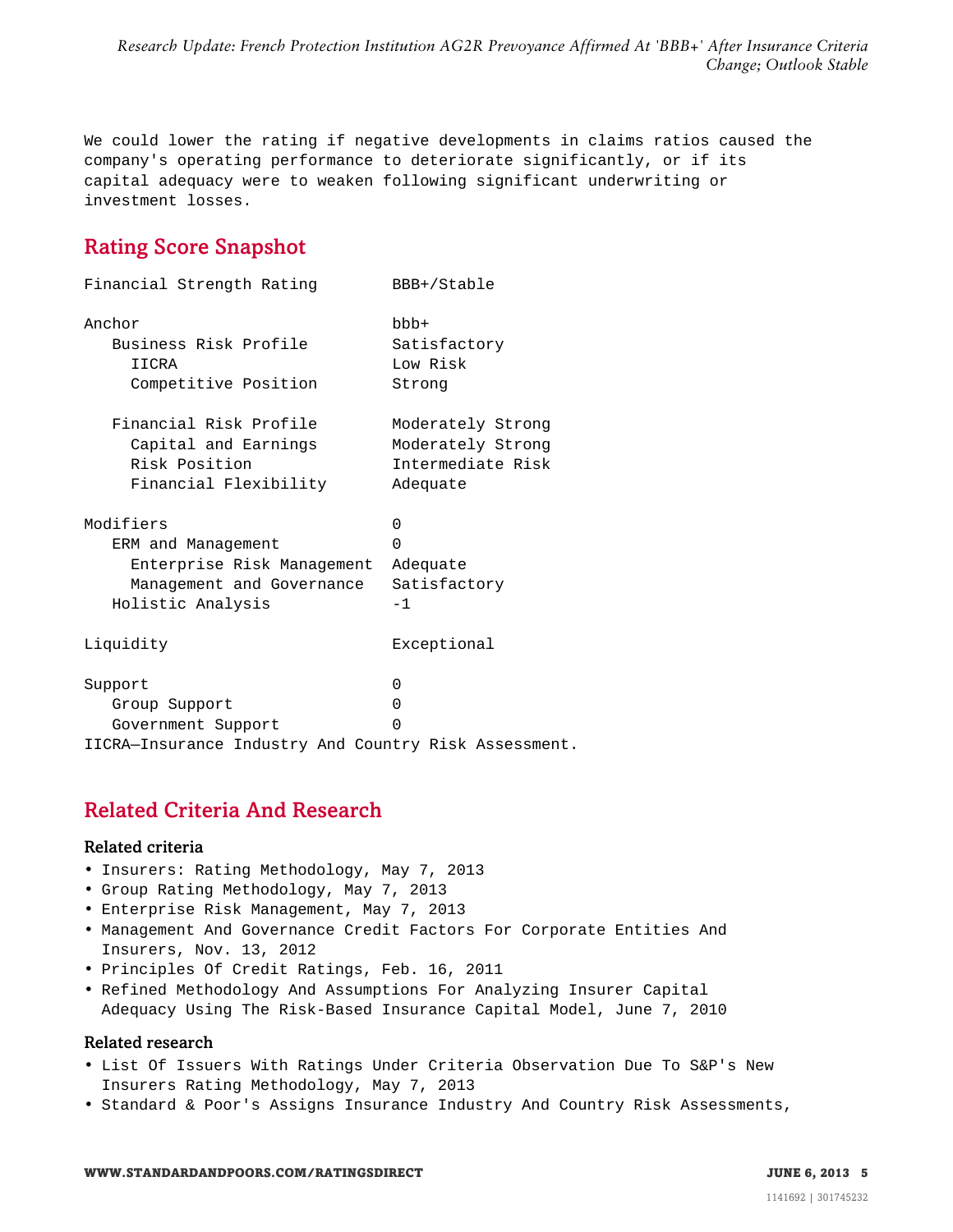May 7, 2013

# <span id="page-5-0"></span>Ratings List

Ratings Affirmed

AG2R Prevoyance PRIMA Counterparty Credit Rating Local Currency BBB+/Stable/--Financial Strength Rating Local Currency BBB+/Stable/--

#### **Additional Contact:**

Insurance Ratings Europe; InsuranceInteractive\_Europe@standardandpoors.com

Complete ratings information is available to subscribers of RatingsDirect at www.globalcreditportal.com and at spcapitaliq.com. All ratings affected by this rating action can be found on Standard & Poor's public Web site at www.standardandpoors.com. Use the Ratings search box located in the left column. Alternatively, call one of the following Standard & Poor's numbers: Client Support Europe (44) 20-7176-7176; London Press Office (44) 20-7176-3605; Paris (33) 1-4420-6708; Frankfurt (49) 69-33-999-225; Stockholm (46) 8-440-5914; or Moscow 7 (495) 783-4009.